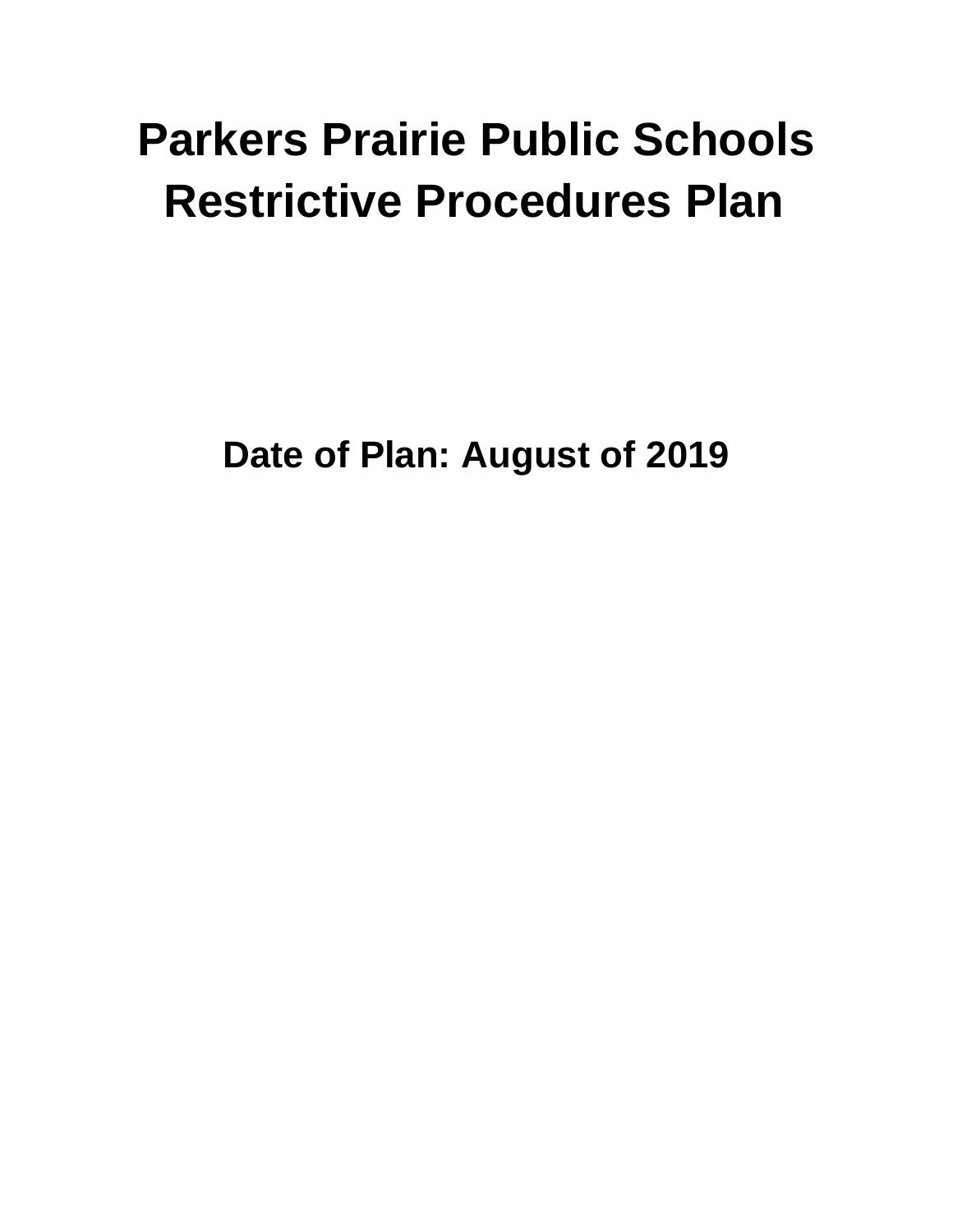#### **Table of Contents**

| A. Definitions                                                                         | $\overline{2}$  |
|----------------------------------------------------------------------------------------|-----------------|
| B.Staff Training - Requirements and Activities                                         | 3               |
| <b>C.Restrictive Procedures and Seclusion</b><br><b>Physical Holdings</b><br>Seclusion | 4               |
| <b>D.Prohibited Procedures</b>                                                         | 4               |
| E.Documentation of Physical Holding and/or Seclusion                                   | 5               |
| F. Documentation of Post-use Staff Debriefing Meeting                                  | 5               |
| G.Documentation for an IEP                                                             | $5-6$           |
| <b>H.Building Oversight Committees</b>                                                 | 6               |
| I. Emergency Situations - Use of Restrictive Procedures                                | 6               |
| J. Positive Behavior Interventions and Supports                                        | $6 - 7$         |
| <b>Appendices</b>                                                                      | $8 - 11$        |
|                                                                                        | <b>Appendix</b> |
| <b>Site Trainings</b>                                                                  | A               |
| <b>Restrictive Procedures Training Attendance</b>                                      | Β               |
| <b>Fire Marshall Checklist</b>                                                         | C               |
| <b>Critical Incident Data Sheets for Restrictive Procedures</b>                        | D               |
| <b>Staff Debriefing Meeting</b>                                                        | Ε               |
| <b>Building Oversight Committee Members</b>                                            | F               |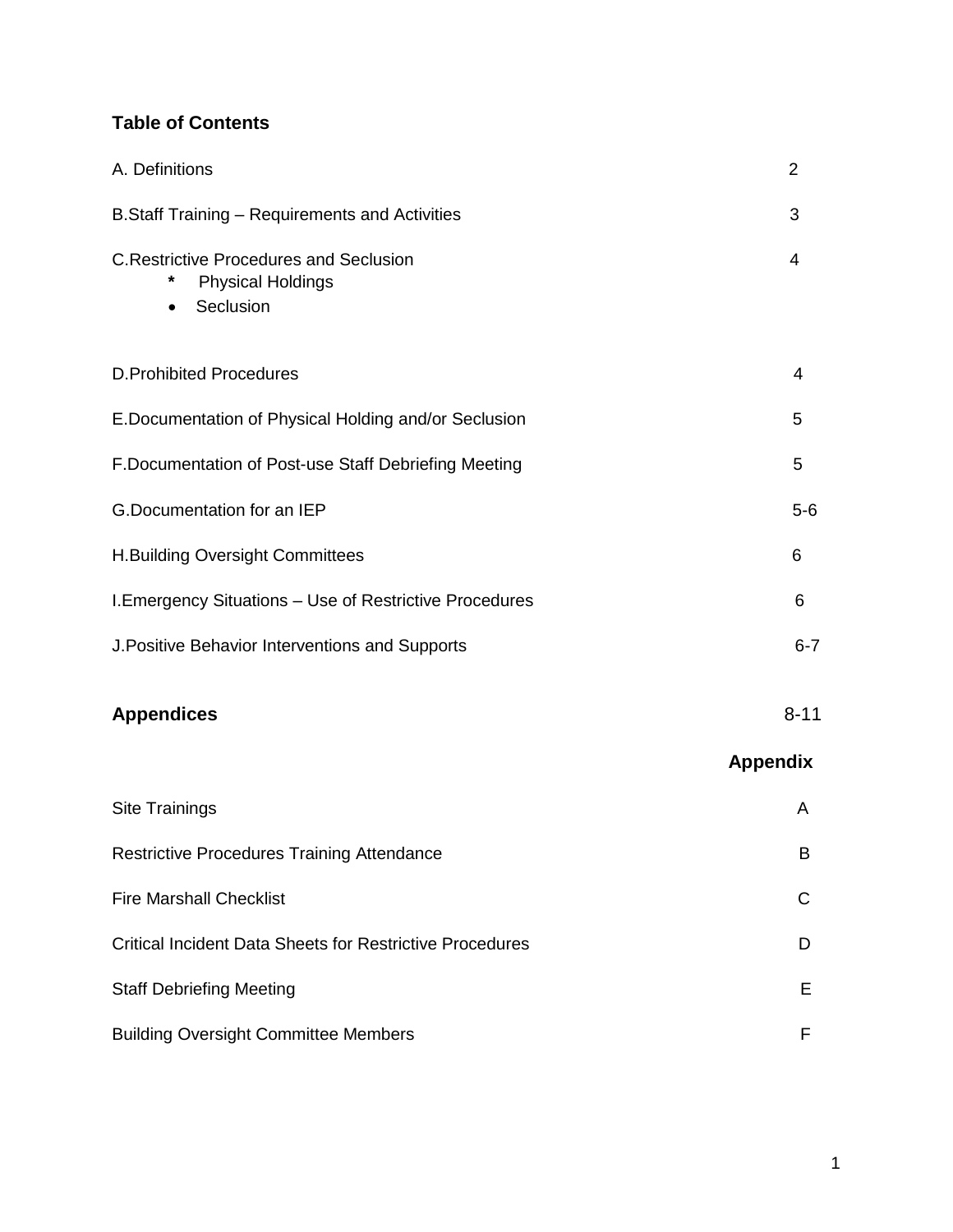### **Restrictive Procedures Plan**

In accordance with Minnesota Statute 1125A.0942, Subd. 1, every school district is required to develop and make public a plan that discloses its use of restrictive procedures. The plan specifically outlines the list of restrictive procedures the school intends to use; how the school will monitor and review the use of restrictive procedures, including post use debriefings and convening an oversight committee; and a written description and documentation of the training and staff that have completed the training.

Parkers Prairie Public Schools uses restrictive procedures only in response to behavior(s) that constitutes an emergency, even if written into a child's Individual Education Plan (IEP) or Positive Behavior Support Plan (PBSP).

#### **A. Definitions**

The following terms are defined as:

1. "Emergency" means a situation where immediate intervention is needed to protect a child or other individual. Emergency does not mean circumstances such as; a child who does not respond to a task or request and instead places his or her head on a desk or hides under a desk or table; a child who does not respond to a staff person's request unless failing to respond would result in a physical injury to the child or other individual; or an emergency incident has already occurred and no threat of physical injury currently exists.

2. "Physical holding" means physical intervention intended to hold a child immobile or limit a child's movement where body contact is the only source of physical restraint and where immobilization is used to effectively gain control of a child in order to protect a child or other individual from physical injury. The term physical holding does not mean physical contact that:

a. helps a child respond or complete a task;

b. assists a child without restricting the child's movement;

c. is needed to administer an authorized health-related service or procedure; or d. is needed to physically escort a child when the child does not resist or the child's resistance is minimal.

3. "Positive behavioral interventions and supports" means interventions and strategies to improve the school environment and teach children the skills to behave appropriately.

4. "Restrictive procedures" means the use of physical holding or seclusion in an

emergency. Restrictive procedures must not be used to punish or otherwise discipline a child. 5. "Seclusion" means confining a child alone in a room from which egress is barred.

Egress may be barred by an adult locking or closing the door in the room or preventing the child from leaving the room. Removing a child from an activity to a location where the child cannot participate in or observe the activity is not seclusion.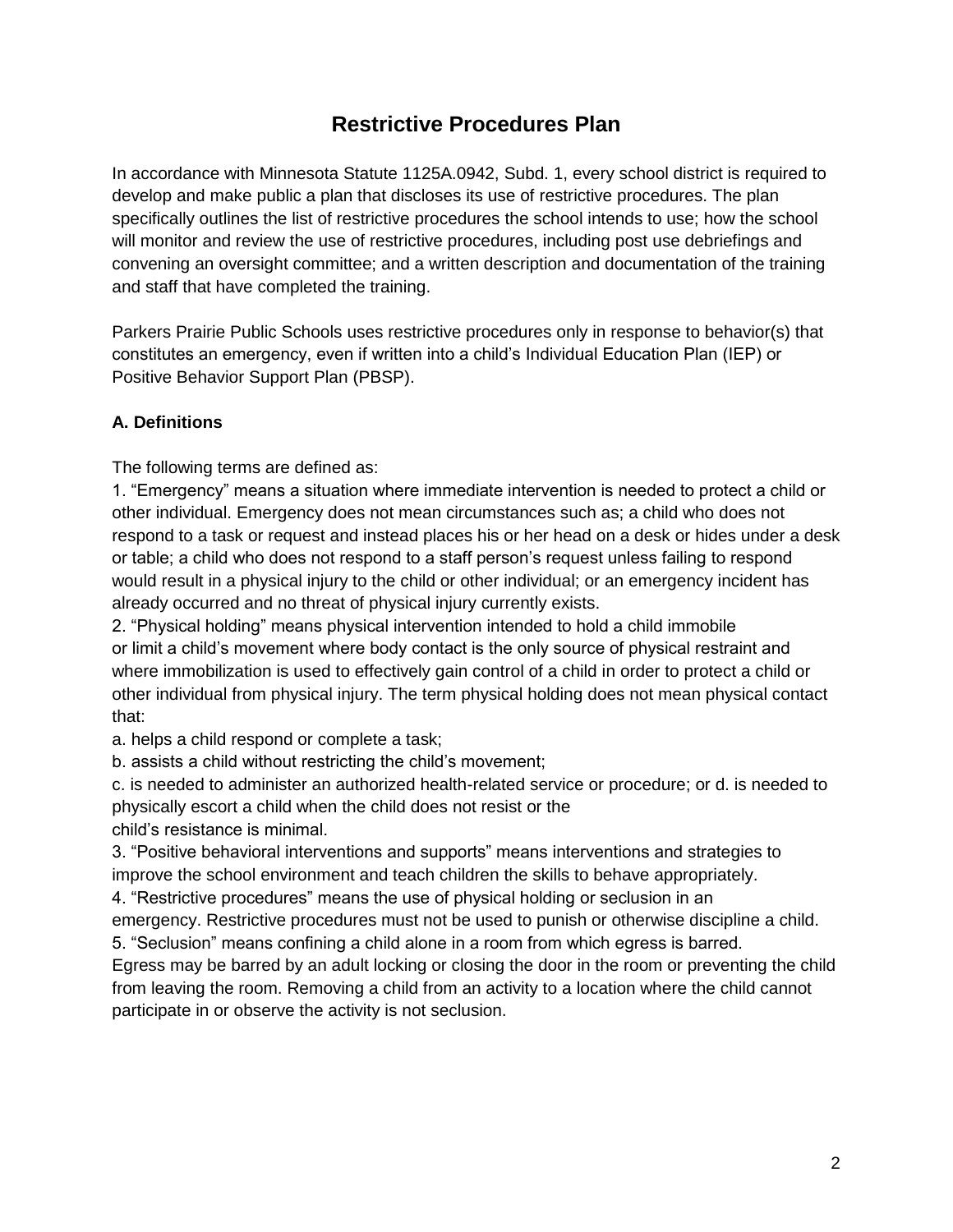#### **B. Staff Training** - Requirements and Activities

#### Requirements:

Staff who design and use behavioral interventions will complete training in the use of positive approaches as well as restrictive procedures. Training records will identify the content of the training, attendees and training dates. Records of all trainings will be maintained in the Principal's Office.

The following employee job classifications are authorized and certified to use restrictive procedures:

- Licensed special education teacher
- School social worker
- School psychologist
- Other licensed education professional
- Highly qualified education paraprofessional
- Mental health professional
- \*Licensed School Administrator

#### **Activities**

Personnel development activities will be provided to district staff and contracted personnel who have routine contact with students and who may use restrictive procedures in the following areas:

- 1. Positive behavioral interventions;
- 2. Communicative intent of behaviors;
- 3. Relationship building;
- 4. Alternatives to restrictive procedures, including techniques to identify events and environmental factors that may escalate behavior;
- 5. De-escalation methods;
- 6. Standards for using restrictive procedures only in an emergency;
- 7. Obtaining emergency medical assistance;
- 8. Physiological and psychological impact of physical holding and seclusion;

9. Monitoring and responding to a child's physical signs of distress when physical holding is being used;

10. Recognizing the symptoms of and interventions that may cause positional asphyxia when physical holding is used;

11. District policies and procedures for timely reporting and documenting each incident involving use of a restricted procedure; and

12. School wide programs on positive behavior strategies.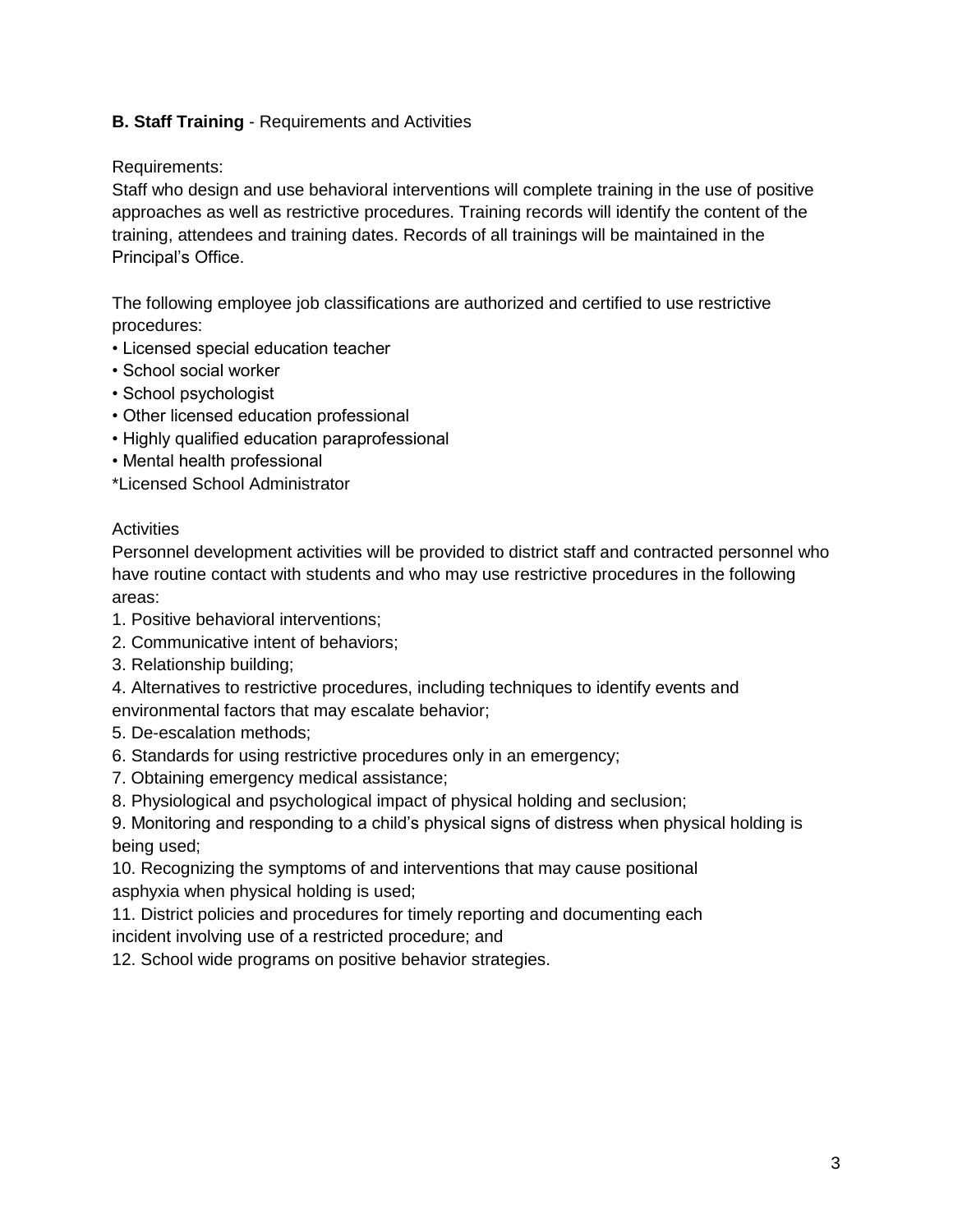#### **C. Physical Holding**

Physical holding may be used only in emergency. A school that uses physical holding shall meet the following requirements:

1. Physical holding is the least intrusive intervention that effectively responds to the emergency;

2. Physical holding is not used to discipline a noncompliant child;

3. Physical holding ends when the threat of harm ends and the staff determines the child can safely return to the classroom or activity;

4. Staff directly observes the child while physical holding is being used;

5. Each time physical holding is used, the staff person who implements or oversees the physical holding or seclusion documents, as soon as possible after the incident concludes;

Parkers Prairie Public Schools will use, only in emergency, the following types of physical holding: Children's Control, Team Control or Team Escort.

#### **D. Prohibited Procedures**

Parkers Prairie Public Schools will never use the following prohibited procedures on a child:

1. Corporal Punishment which includes conduct involving: (a) hitting or spanking a person with or without an object; or (2) unreasonable physical force that causes bodily harm or substantial emotional harm.

2. Requiring the student to assume and maintain specified physical position,

activity, or posture that induces physical pain.

3. Presenting an intense sound, light or other sensory stimuli using smell, taste, substance, or spray as punishment.

4. Denying or restricting the students access to equipment and devices such as wheelchairs, hearing aids or communication boards that facilitate the student's functioning except when temporarily removing the equipment or device is needed to prevent injury to the student others or serious damage to the equipment or device, in which case the equipment or device shall be returned to the student as soon as possible.

5. Interacting with a student in a manner that constitutes sexual abuse, neglect, or physical abuse.

6. Totally or partially restricting a student's senses as punishment.

7. Withholding regularly scheduled meals or water.

8. Denying the student access to bathroom facilities.

9. Physical holding that restricts or impairs a student's ability to breathe.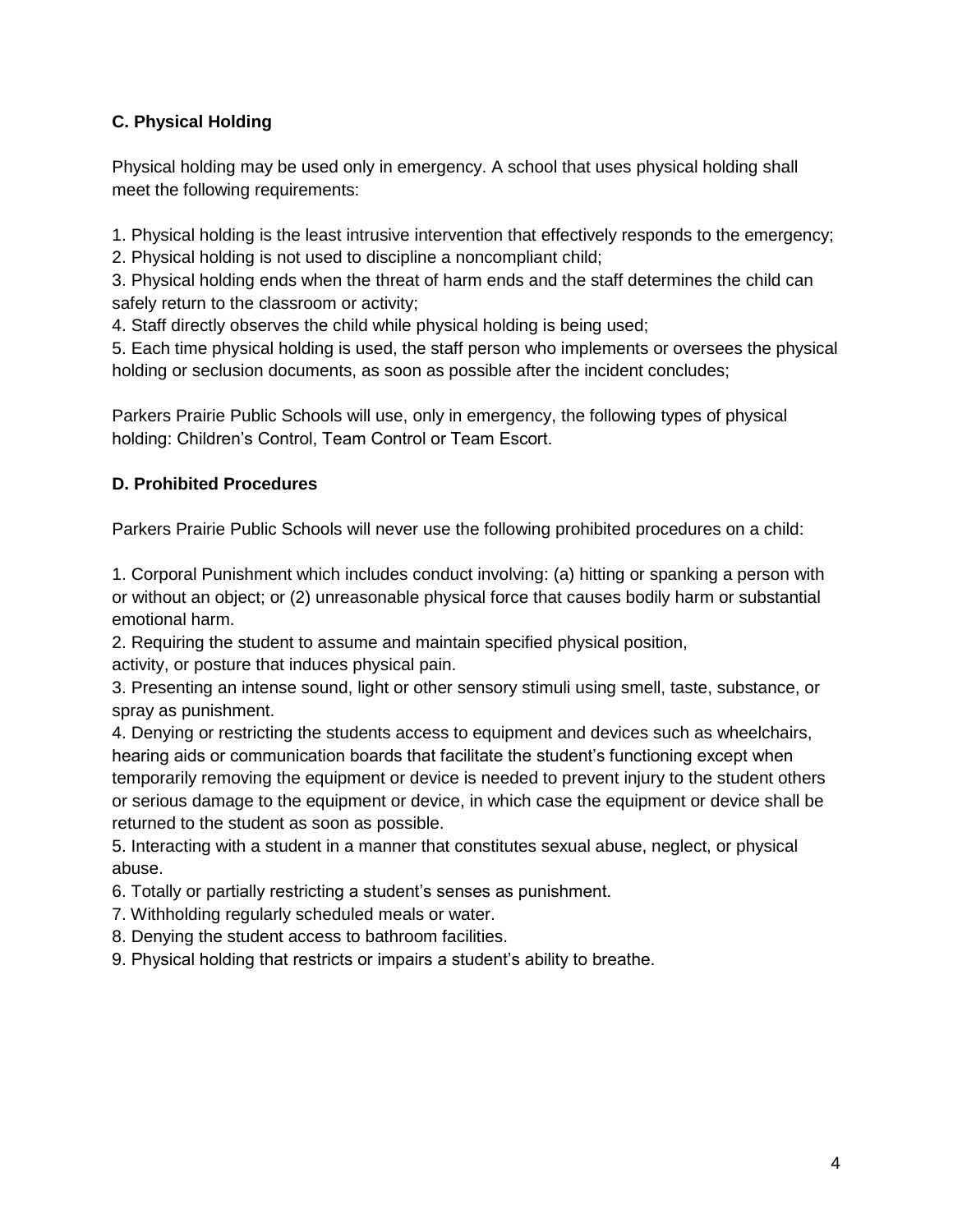#### **E. Documentation of Physical Holding**

Each time physical holding is used, the staff person who implements or oversees the physical holding shall document, as soon as possible after the incident concludes, the following information:

• A description of the incident that led to the physical holding;

• Why a least restrictive intervention failed or was determined by staff to be inappropriate or impractical;

- The time the physical holding began and the time the child was released; and
- A brief record of the child's behavioral and physical status.

#### **F. Documentation of Post-use Staff Debriefing Meeting**

Each time physical holding is used, the staff person who implemented or oversaw the physical holding shall conduct a post-use debriefing with involved staff within two school days after the restrictive procedure concludes. There will be at least one staff member attending the debriefing meeting who was not involved in the incident and has knowledge of behaviors. A copy of the Critical Incident Data Sheet for Restrictive Procedures and the Staff Debriefing Meeting form will be sent to: the child's case manager, the sped coordinator and the principal.

A copy will be placed in the student's due process file. The building principal will keep a comprehensive file of all restrictive procedure forms to be used by the Building Oversight Committee.

If the post-use debriefing meeting reveals that the use of physical hold was not used appropriately, the Building Oversight Committee will convene immediately to ensure corrective action is taken. The Building Oversight Committee the Staff Debriefing Meeting form to determine and recommend training needs.

#### **G. Documentation for an IEP**

The district must hold a meeting of the IEP team, conduct or review a functional behavioral analysis, review data, consider developing additional or revised positive behavioral interventions and supports, consider actions to reduce the use of restrictive procedures, and modify the individualized education program or Positive Behavior Support Plan (PBSP) as appropriate. The district must hold the meeting; within 10 calendar days after district staff use restrictive procedures on two separate school days within 30 calendar days or a pattern of use emerges and the child's individualized education program or behavior intervention plan does not provide for using restrictive procedures in an emergency; or at the request of a parent or the district after restrictive procedures are used. The district must review use of restrictive procedures at a child's annual IEP meeting when the child's IEP program provides for using restrictive procedures in an emergency. If the IEP team determines that existing interventions and support are ineffective in reducing the use of restrictive procedures or the district uses restrictive procedures on a child on 10 or more school days during the same school year, the team, as appropriate, either must consult with other professionals working with the child; consult with experts in behavior analysis, mental health, communication, or autism; consult with culturally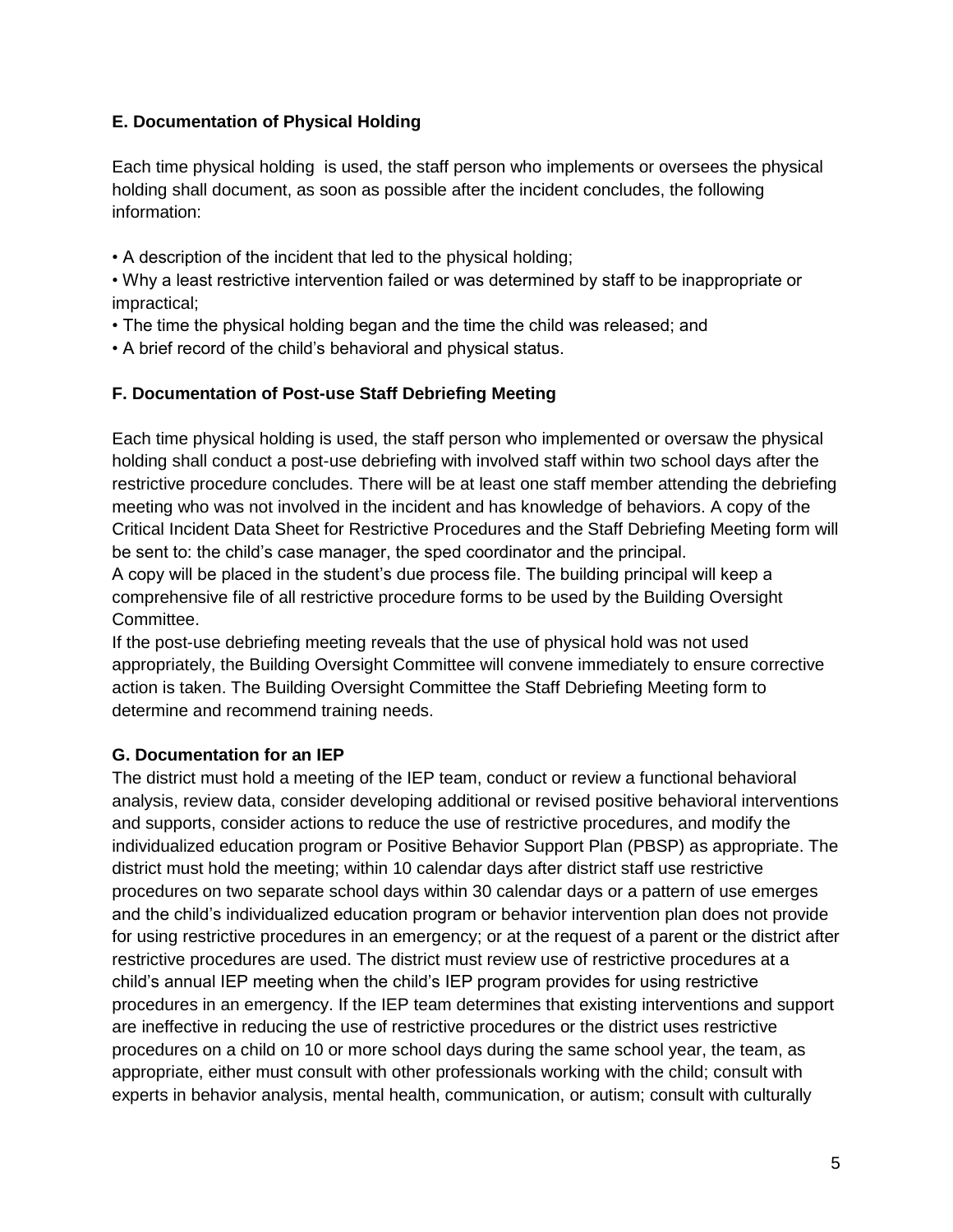competent professionals; review existing evaluations, resources and successful strategies; or consider whether to reevaluate the child. The IEP team in any of the above listed circumstances must review any known medical or psychological limitations, including any medical information the parent provides voluntarily, that contraindicate the use of restrictive procedure, consider whether to prohibit that restrictive procedure, and document any prohibition on the IEP or Positive Behavior Support Plan (PBSP).

#### **H. Building Oversight Committee**

The Building Oversight Committee will meet quarterly to review data provided at the Staff Debriefing Meeting. The Building Oversight Committee will also complete the Annual Summary of Use of Restrictive Procedures form and submit the form to the Minnesota Department of Education. The Building Oversight Committee will make recommendations in regards to the District's Restrictive Procedures Plan and, if necessary, indicate training needs and establish a plan for addressing Committee recommendations.

If a post-use debriefing meeting reveals that the use of physical holding was not used appropriately, the Building Oversight Committee will convene immediately to ensure corrective action is taken. The Building Oversight Committee will review and evaluate the Staff Debriefing Meeting form to determine and recommend training needs.

#### **I. Emergency Situations – Use of Restrictive Procedures**

Parkers Prairie Public Schools shall make reasonable efforts to notify the parent on the same day when restrictive procedures are used in an emergency. If the school is unable to provide same-day notice, notice will be sent by written or electronic means or as otherwise indicated by the parent. Documentation of how the parent wants to be notified when a restrictive procedure is used may be found in the IEP or PBSP. Building administrators will receive written notification where restrictive procedures are used in emergency situations. Records will be reviewed and summarized.

#### **J. Positive Behavior Interventions and Supports**

The district is committed to using positive behavioral interventions and supports. Positive behavior interventions means interventions and strategies to improve the school environment and teach children the skills to behave appropriately.

Parkers Prairie Public Schools use the following practices and procedures to teach expected behaviors and provide additional positive supports to students requiring further intervention: continued on following page:

- Leader in Me (Pre K -6)
- $\bullet$  Top 20 (7-12)
- Behavior Intervention Plans
- Use of Calming Strategies
- Teaching Coping Skills
- Classroom Incentives
- Behavior Contracts
- Restorative Justice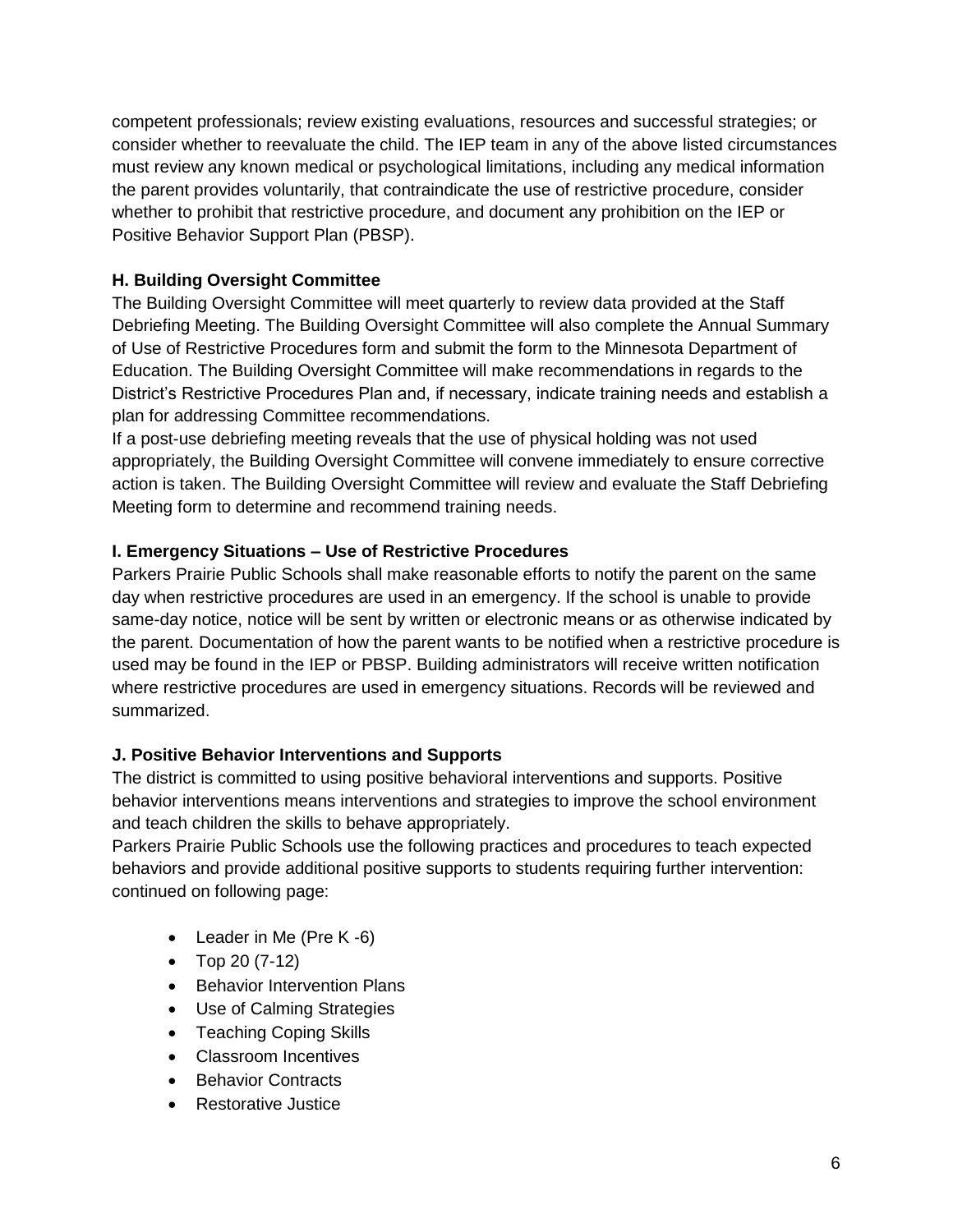- Calming and Sensory Breaks
- Utilizing Fidgets
- Provide praise
- Snacks as needed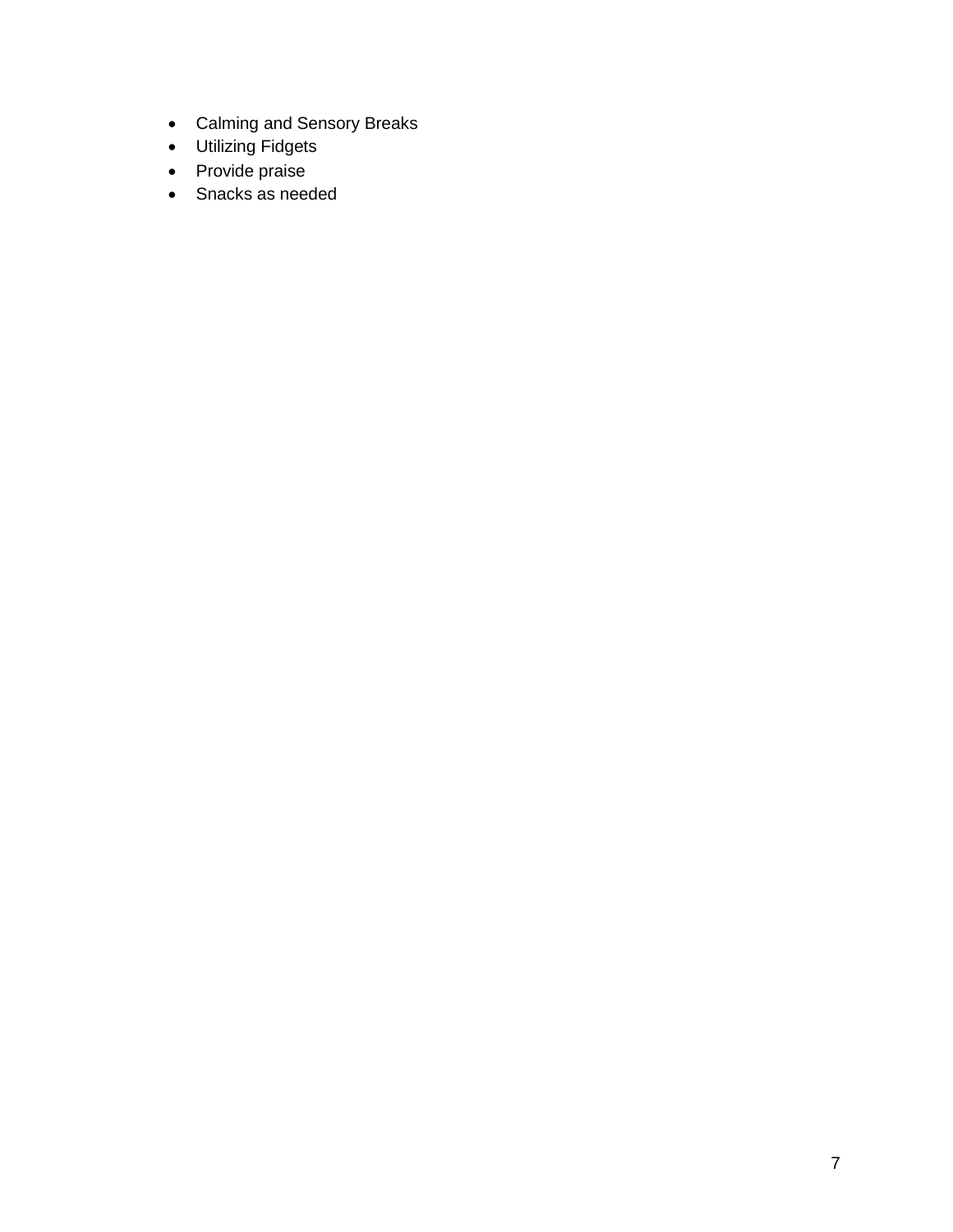# **Appendix A Site Trainings**

To meet all of the requirements of 125A.0942 subd 1(3), staff who use restrictive procedures will complete training in the following skills and knowledge areas

| <b>Skills and Knowledge</b>                                                                                                        | <b>Resource</b> |
|------------------------------------------------------------------------------------------------------------------------------------|-----------------|
| 1. Positive behavioral interventions                                                                                               | <b>CPI</b>      |
| 2. Communicative intent of behavior                                                                                                | <b>CPI</b>      |
| 3. Relationship building                                                                                                           | <b>CPI</b>      |
| 4. Alternatives to restrictive procedures                                                                                          | <b>CPI</b>      |
| 5. De-escalation methods                                                                                                           | <b>CPI</b>      |
| 6. Standards for using restrictive procedures                                                                                      | <b>CPI</b>      |
| 7. Obtaining Medical Assistance<br><b>Emergency Procedures</b>                                                                     | <b>CPI</b>      |
| 8. Psychological impact of restriction and seclusion                                                                               | <b>CPI</b>      |
| 9. Physical signs of distress during restraint                                                                                     | <b>CPI</b>      |
| 10. Recognizing symptoms of asphyxia during restraint                                                                              | <b>CPI</b>      |
| 11. District Policies and procedures for timely reporting<br>and documenting each incident involving use of a restricted procedure | <b>YES</b>      |
| 12. School-wide programs on positive behavior strategies.                                                                          | <b>YES</b>      |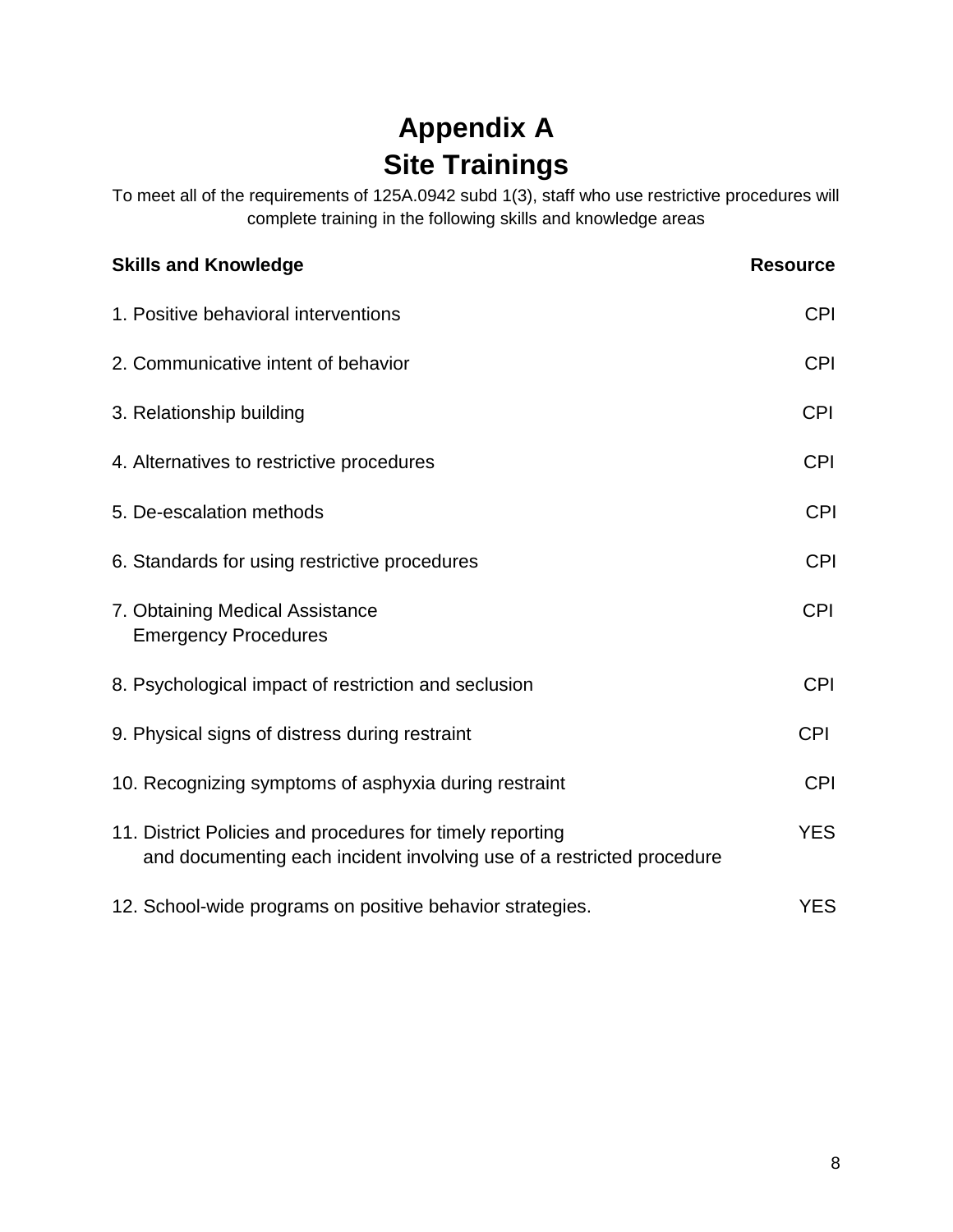## **Appendix B**

### **Restrictive Procedures Training Attendance**

**Training:** CPI (Crisis Prevention Institute) **Date**: August and October of 2019

**Trainer:** Vicky Doetkott

**Names of Attendee:** See Building Records

**Parkers Prairie Public School does not have a seclusion/time out room.**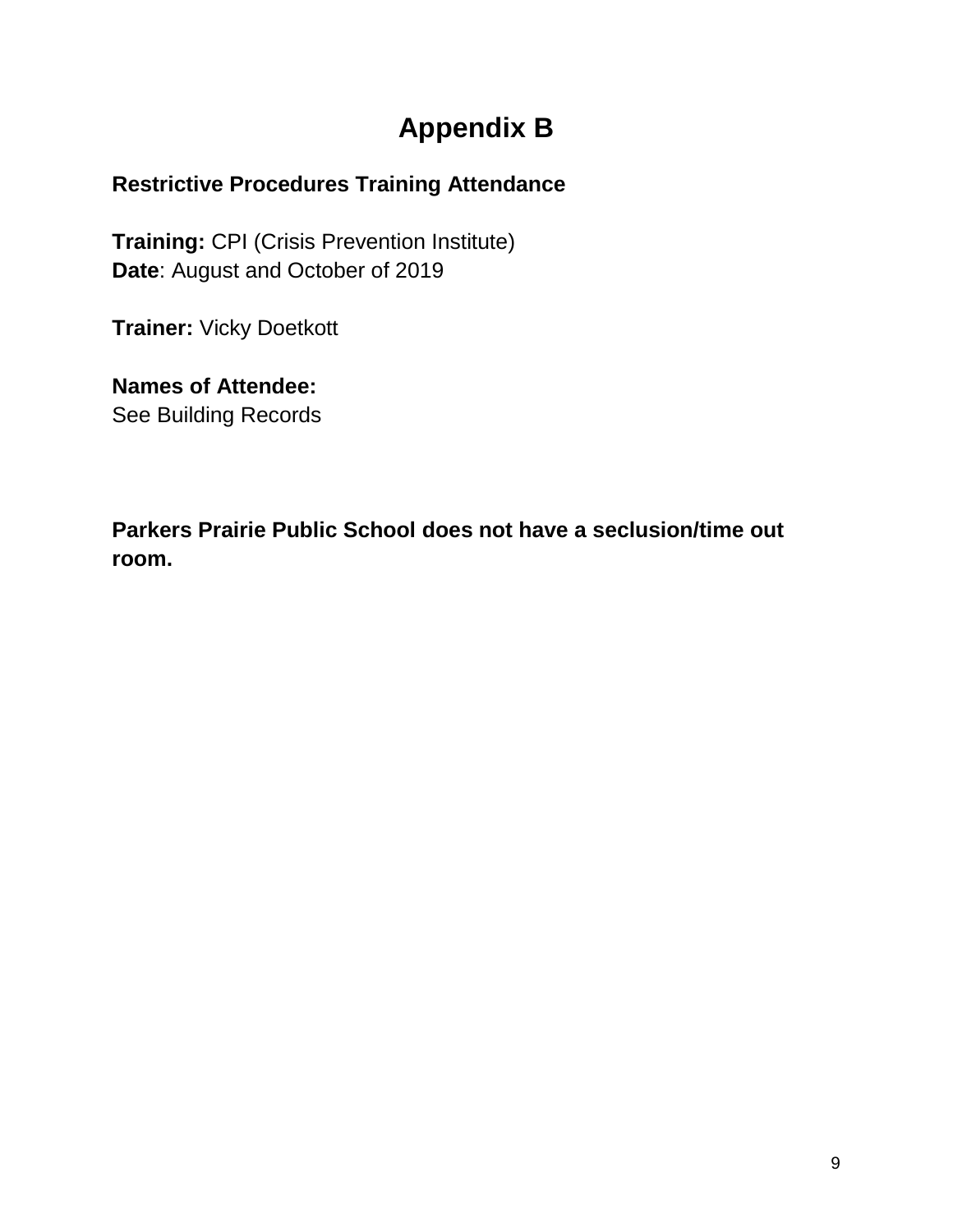### **Appendix C Staff Debriefing Meeting**

| <b>Student Name:</b> | <b>Student on an IEP:</b> Yes No                                     |
|----------------------|----------------------------------------------------------------------|
|                      | <b>PBIS in Place:</b> Yes ___ No ___ Was IEP followed: Yes ___ No    |
|                      | <b>Was PBIS followed:</b> Yes ___ No___ If answered no, explain why: |

Signatures of staff attending debrief (should include at least one person not involved in incident who has knowledge of behavior). Circle the Facilitator's signature:

\_\_\_\_\_\_\_\_\_\_\_\_\_\_\_\_\_\_\_\_\_\_\_\_ \_\_\_\_\_\_\_\_\_\_\_\_\_\_\_\_\_\_\_\_\_\_\_ \_\_\_\_\_\_\_\_\_\_\_\_\_\_\_\_\_\_\_\_\_\_\_\_\_

\_\_\_\_\_\_\_\_\_\_\_\_\_\_\_\_\_\_\_\_\_\_\_\_ \_\_\_\_\_\_\_\_\_\_\_\_\_\_\_\_\_\_\_\_\_\_\_ \_\_\_\_\_\_\_\_\_\_\_\_\_\_\_\_\_\_\_\_\_\_\_\_\_

Identify the antecedents, triggers and proactive interventions used prior to escalation. Briefly describe the impact of the less restrictive interventions. What behavior did the student exhibit to require a restrictive procedure? Was the intervention used to protect child/others from injury or to prevent serious property damage? Describe student and staff behavior during the intervention. (Use back of form, if necessary) Time Hold Began: \_\_\_\_\_\_\_\_\_\_\_\_\_\_ Ended: \_\_\_\_\_\_\_\_\_

What actions helped/what did not help? (Use back of form, if necessary)

Describe the procedure used to return the child to his/her routine activity, education setting, intervention, and/or site determined by the team, PBIS and/or administrator.

| Was the hold an emergency? Yes___ No___ Was the hold least intrusive? Yes___ No___ |  |  |
|------------------------------------------------------------------------------------|--|--|
| Did the hold end when threat of harm ended? Yes No                                 |  |  |
| Is corrective action needed? Yes No                                                |  |  |
| Is the behavior likely to occur again? Yes ___ No                                  |  |  |

Follow-up action (to prevent need for future restrictive procedures):

Other restrictive procedures used in the last 4 weeks? Yes No Restrictive procedures used twice in a month? Yes No Does the team see this as a pattern? Yes No Does the child's IEP team need to meet? Yes No Place a copy of these forms in Student's Due Process File. Send copies to: case manager, special ed coordinator and building principal